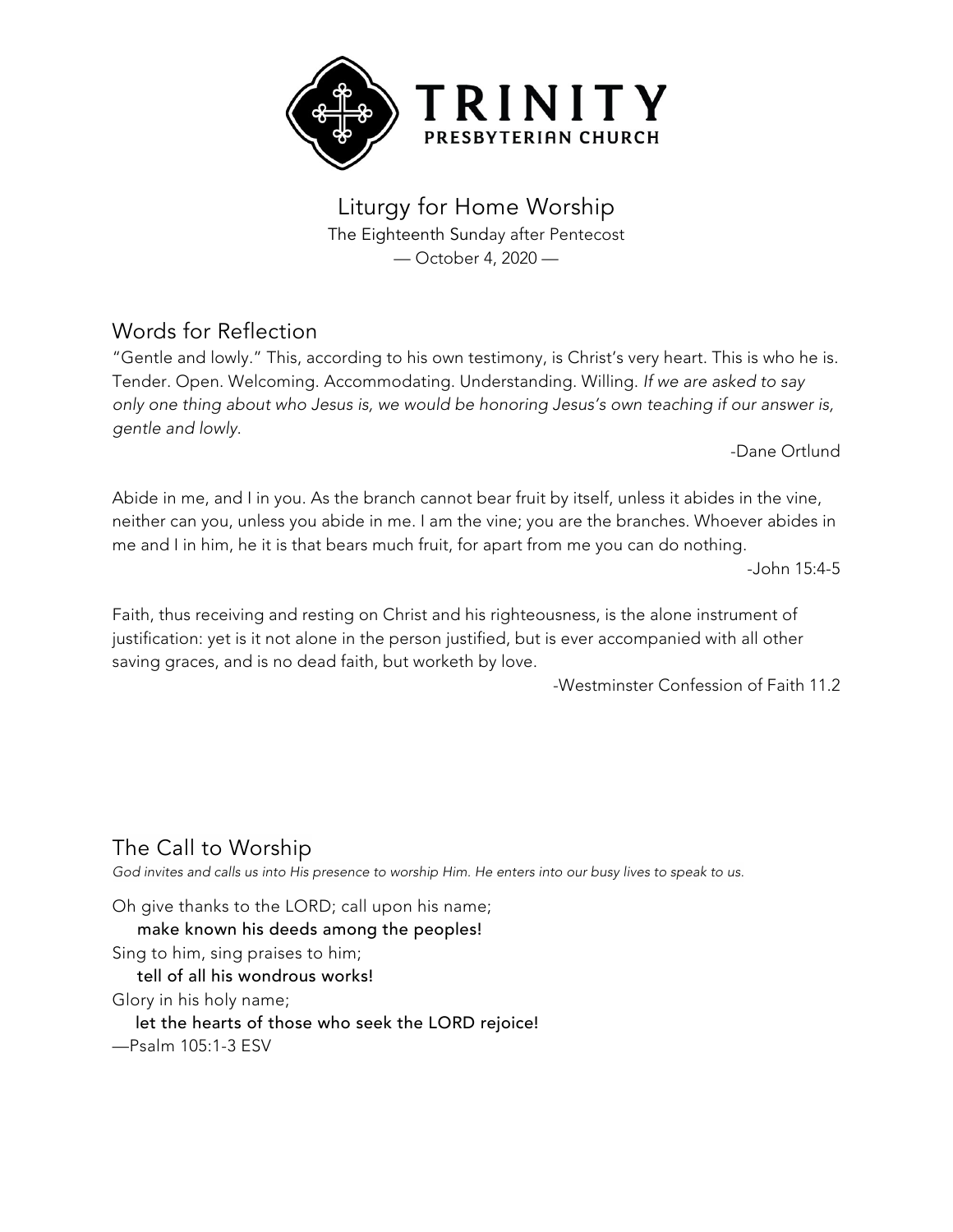# Hymn of Praise | Come Thou Fount of Every Blessing

We sing praises to God and proclaim through song the good news of what He has done in Jesus' death and resurrection. Some songs might be initially unfamiliar, but we believe the rich, true, beautiful words of these hymns *will make their way into your heart.*

Come Thou Fount of every blessing Tune my heart to sing They grace; Streams of mercy, never ceasing, Let that grace now like a fetter, Call for songs of loudest praise **Bind my wandering heart to Thee.** Teach me some melodious sonnet, Prone to wander, Lord, I feel it, Sung by flaming tongues above. The Prone to leave the God I love; Praise the mount! I'm fixed upon it, Here's my heart, O take and seal it, Mount of God's unchanging love. Seal it for Thy courts above.

Here I raise my Ebenzer; example and the Words: Robert Robinson Hither by Thy help I'm come; Music: Folk Tune And I hope, by Thy good pleasure, Safely to arrive at home. Jesus sought me when a stranger, Wandering from the fold of God; He, to rescue me from danger, Interposed His precious blood.

O to grace how great a debtor Daily I'm constrained to be!

### Opening Prayer & Lord's Prayer

*We ask for God to be present among us and conclude with the prayer that Jesus taught his disciples to pray.*

Our Father, Who art in heaven, hallowed be Thy name. Thy Kingdom come, Thy will be done, on earth as it is in heaven. Give us this day our daily bread and forgive us our debts, as we forgive our debtors. And lead us not into temptation, but deliver us from evil. For Thine is the kingdom, the power, and the glory, forever. Amen.

#### Doxology

Praise God from whom all blessings flow; Praise him, all creatures here below; Praise him above, ye heavenly host; Praise Father, Son, and Holy Ghost. Amen.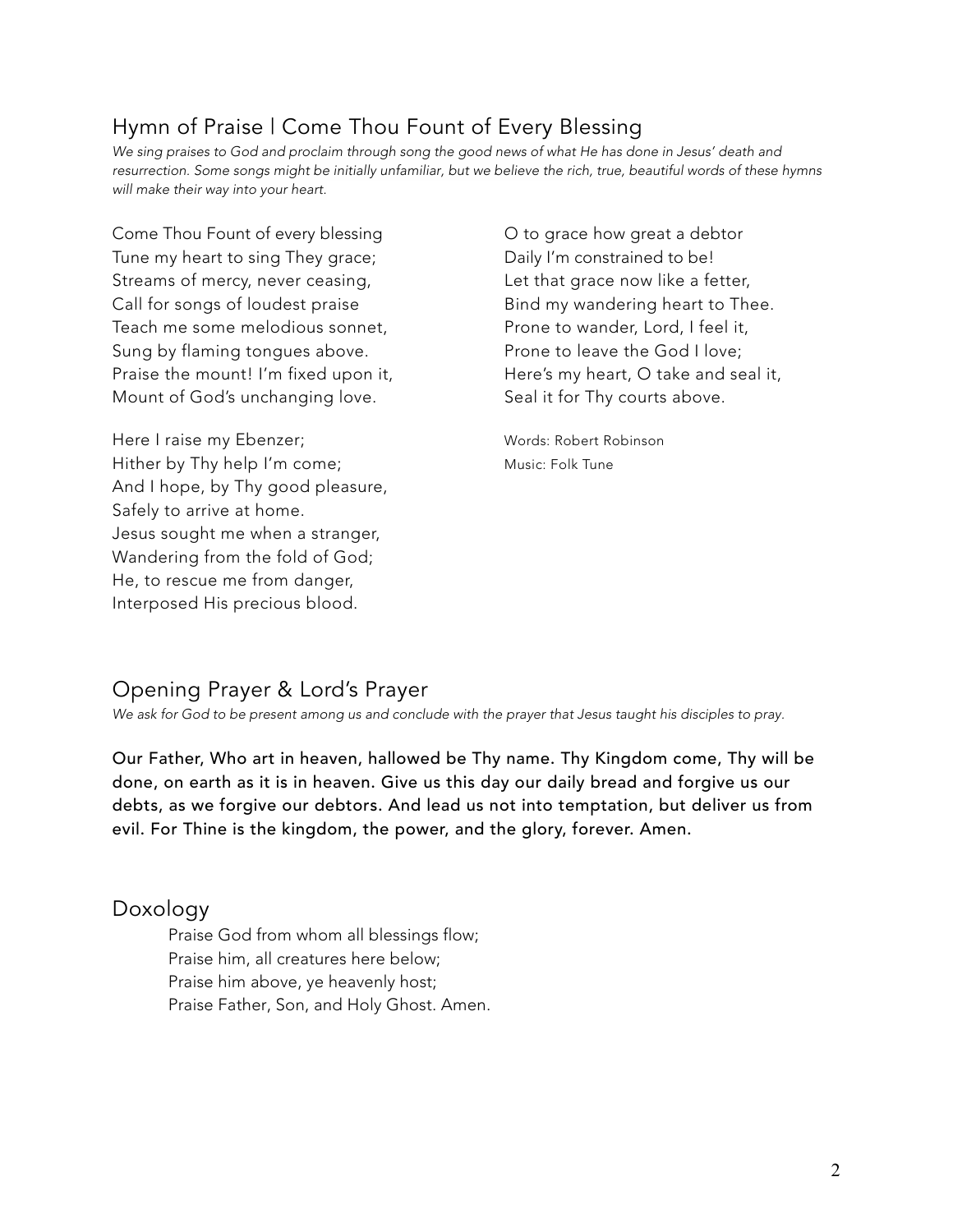## Confession of Sin

We fight the temptation to hide our sin and instead acknowledge it openly to God, but we do so in light of the grace *offered in Jesus.*

#### Most Merciful Father,

We thank You for the free gift of salvation that comes to us through the death and resurrection of Your Son. You have lavished Your love upon us in him. Yet, Lord, we confess that our hearts are still prone to wander from You. We acknowledge the ways we doubt Your goodness and Your grace. We ask You to have mercy upon us, and that by Your Spirit, You would convince our hearts that Your Son will hold us fast. We pray in Jesus' name. Amen.

## Silent Confession

### Assurance of Forgiveness

*God reminds our forgetful hearts of the grace that is ours in Jesus.*

But when the goodness and loving kindness of God our Savior appeared, he saved us, not because of works done by us in righteousness, but according to his own mercy, by the washing of regeneration and renewal of the Holy Spirit, whom he poured out on us richly through Jesus Christ our Savior, so that being justified by his grace we might become heirs according to the hope of eternal life.

—Titus 3:4-6 ESV

## Hymn of Response | He Will Hold Me Fast

*We respond in thanks and praise for God's redemptive work in Christ.*

| When I fear my faith will fail, Christ will hold<br>me fast;<br>When the tempter would prevail, He will | fast.<br>He'll not let my soul be lost; His promises<br>shall last;                                       |
|---------------------------------------------------------------------------------------------------------|-----------------------------------------------------------------------------------------------------------|
| hold me fast.<br>I could never keep my hold through life's<br>fearful path;                             | Bought by Him at such a cost, He will hold<br>me fast. (Chorus)                                           |
| For my love is often cold; He must hold me<br>fast.                                                     | For my life He bled and died, Christ will<br>hold me fast;<br>Justice has been satisfied; He will hold me |
| He will hold me fast, He will hold me fast;                                                             | fast.                                                                                                     |
| For my Savior loves me so, He will hold me<br>fast.                                                     | Raised with Him to endless life, He will hold<br>me fast<br>'Till our faith is turned to sight, When He   |
| Those He saves are His delight, Christ will                                                             | comes at last! (Chorus 2x)                                                                                |
| hold me fast;<br>Precious in his holy sight, He will hold me                                            | Words: Ada Habershon & Matthew Merker<br>Music: Matthew Merker                                            |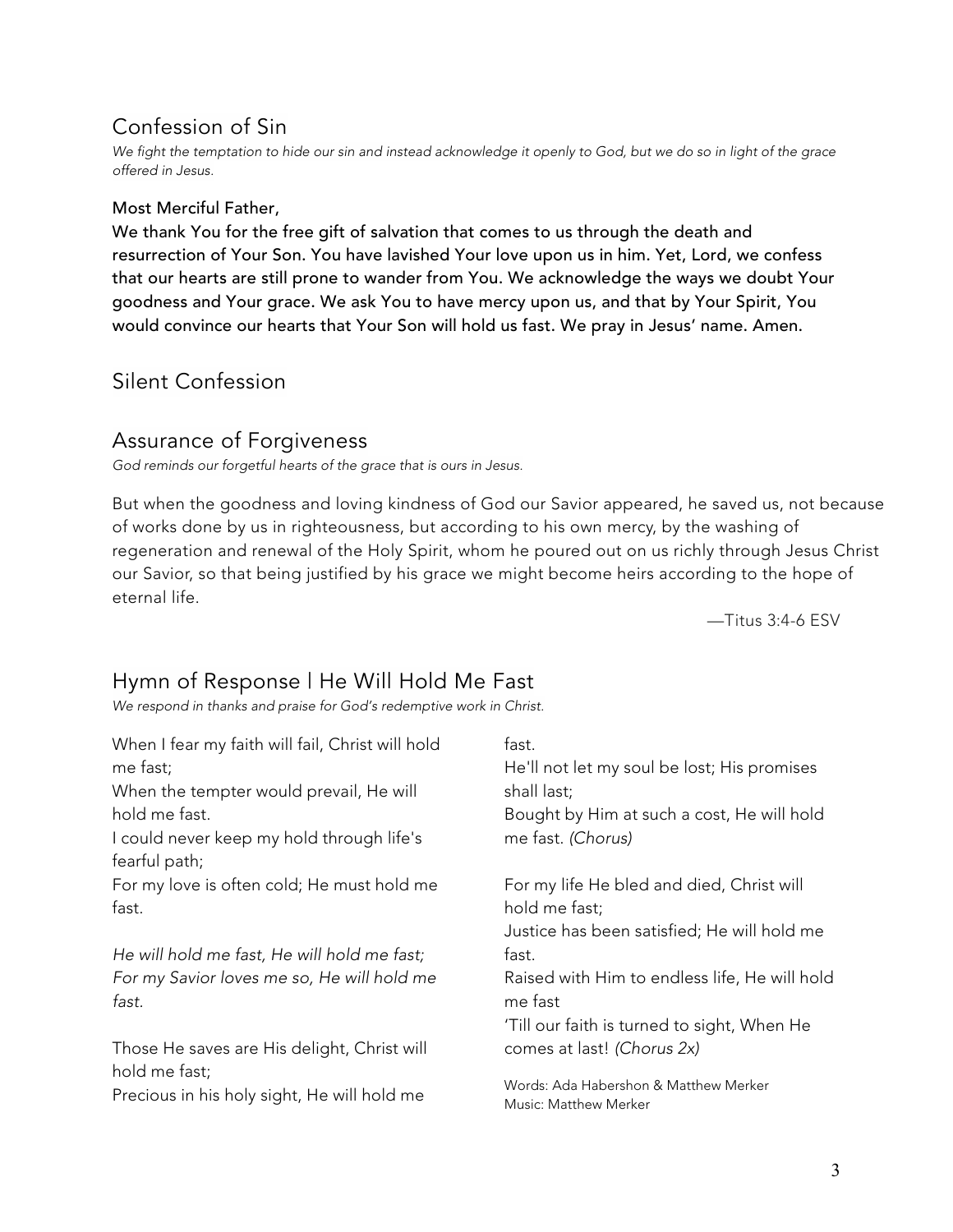## Confession of Faith | The Apostles' Creed

*We join the church in history by confessing this basic statement of what Christians believe.*

#### I believe in God the Father Almighty, Maker of heaven and earth.

I believe in Jesus Christ, his only Son, our Lord, who was conceived by the Holy Spirit, and born of the virgin Mary. He suffered under Pontius Pilate, Was crucified, died, and was buried; he descended into hell.\* The third day he rose again from the dead. He ascended into heaven and is seated at the right hand of God the Father Almighty. From there he will come to judge the living and the dead.

I believe in the Holy Spirit,

the holy catholic\*\* church, the communion of saints, the forgiveness of sins, the resurrection of the body, and the life everlasting. Amen.

\*While Jesus didn't literally descend to hell, he did endure the torment of hell on the cross and remained under *the power of death until his resurrection.*

*\*\*universal*

## The Offering

*In gratitude, we offer our gifts to God. You may give online at www.trinitypresfw.org/give or through the Church Center App.*

## The Prayers of the People

*We lift up our requests to God knowing that He hears us when we pray.*

## The Reading of the Word The The Reading of the Word James 2:14-26

*God speaks to us through His Word.*

2:14 What good is it, my brothers, if someone says he has faith but does not have works? Can that faith save him? 15 If a brother or sister is poorly clothed and lacking in daily food, 16 and one of you says to them, "Go in peace, be warmed and filled," without giving them the things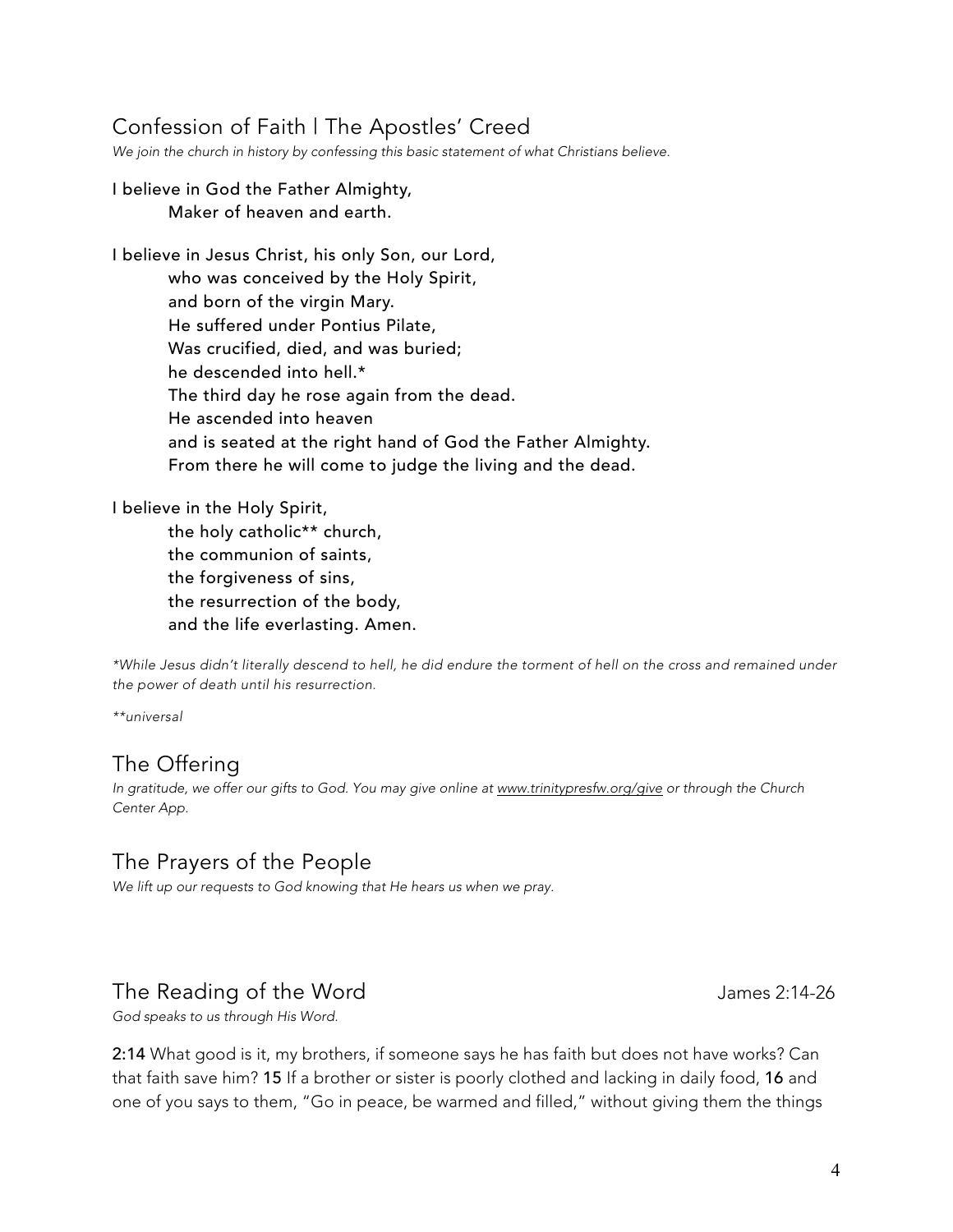needed for the body, what good is that? 17 So also faith by itself, if it does not have works, is dead.

 18 But someone will say, "You have faith and I have works." Show me your faith apart from your works, and I will show you my faith by my works. 19 You believe that God is one; you do well. Even the demons believe—and shudder! 20 Do you want to be shown, you foolish person, that faith apart from works is useless? 21 Was not Abraham our father justified by works when he offered up his son Isaac on the altar? 22 You see that faith was active along with his works, and faith was completed by his works; 23 and the Scripture was fulfilled that says, "Abraham believed God, and it was counted to him as righteousness"—and he was called a friend of God. 24 You see that a person is justified by works and not by faith alone. 25 And in the same way was not also Rahab the prostitute justified by works when she received the messengers and sent them out by another way? 26 For as the body apart from the spirit is dead, so also faith apart from works is dead.

Reader: The Word of the Lord. People: Thanks be to God.

The Preaching of the Word Pastor Brian Davis

> *A Faith for Real Life* "The Outworking of True Faith"

### Sermon Notes

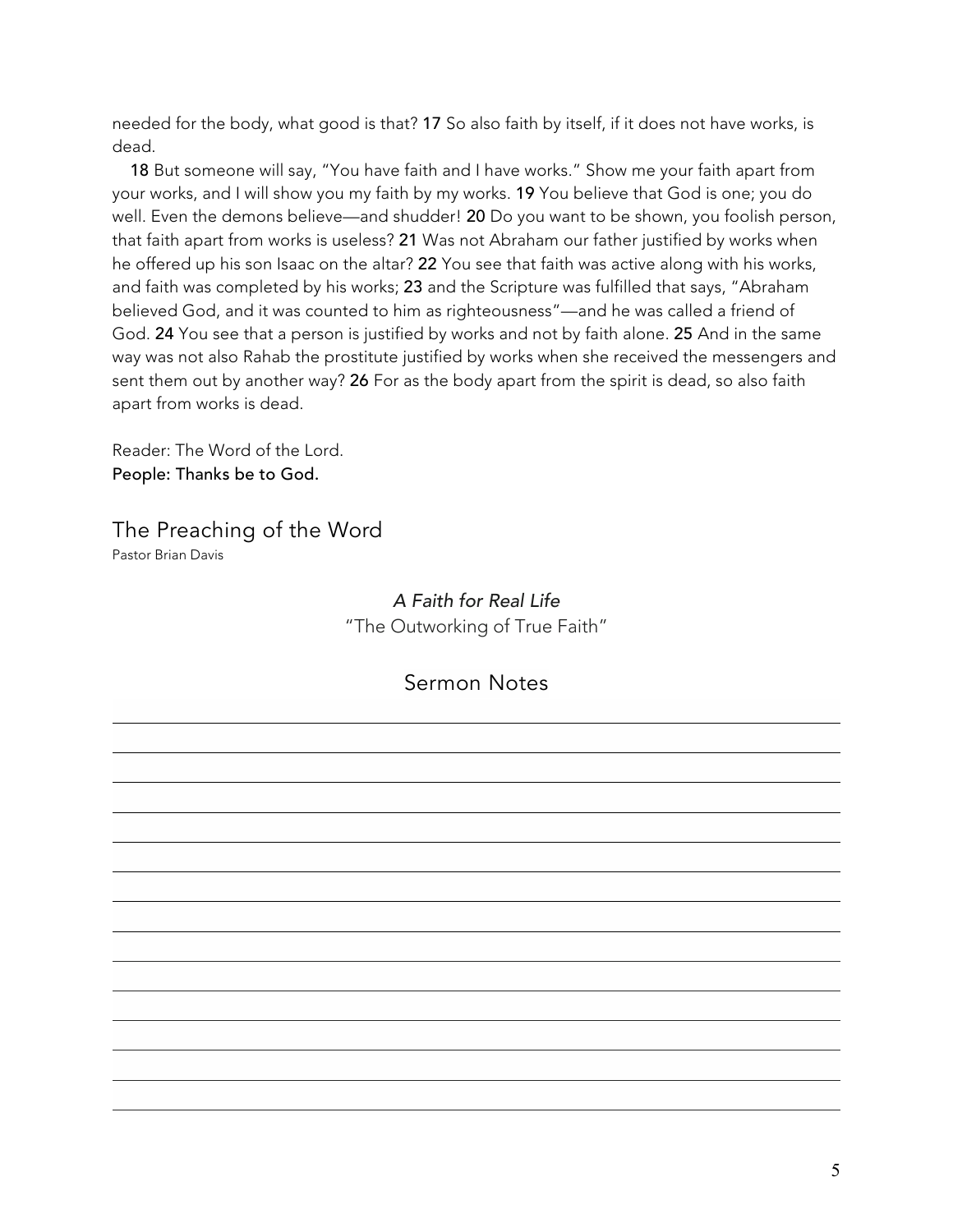# The Celebration of Holy Communion

Communion (also called the Lord's Supper or the Eucharist) is the family meal of baptized Christians. It's not a meal for good people. It's a meal for desperate people who trust in Jesus alone for salvation, who are at peace with God and with their neighbor, and who seek strength and grace to live more faithfully with Jesus. You will be invited to come forward. If you are not a Christian, or if you are not prepared to *share in this meal today, we encourage you to spend this time in reflection or prayer.*

*Children who have not received their first communion are welcome to come forward with their families.* We invite children who are ready to make a public profession of faith in Christ to arrange a meeting with *the elders, and thus become "communicants" at the Lord's Table.*

| Pastor: | The Lord be with you.                      |
|---------|--------------------------------------------|
| People: | And also with you.                         |
| Pastor: | Lift up your hearts!                       |
| People: | We lift them up to the Lord.               |
| Pastor: | Let us give thanks to the Lord our God.    |
| People: | It is right to give him thanks and praise. |

### Prayer of Thanksgiving and Words of Institution

| Pastor: | Let us proclaim the mystery of the faith:                             |
|---------|-----------------------------------------------------------------------|
| People: | Christ has died. Christ is risen. Christ will come again. Hallelujah! |
| Pastor: | Christ, our Passover, has been sacrificed for us. Hallelujah!         |
| People: | Therefore, let us keep the feast.                                     |
| Pastor: | The gifts of God for the people of God.                               |

## Hymn for Communion | Give Reviving

Father for Thy promised blessing, Still we plead before Thy throne For the times of sweet refreshing, Which can come from Thee alone Blessed earnests, Thou hast given, But in these we would not rest Blessings still with Thee are hidden, Pour them forth and make us blest!

Prayer ascendeth to Thee ever, Answer! Father, answer prayer Bless oh bless each, weak endeavor, Blood-bought pardon to declare Wake Thy slumbering, children wake them, Bid them to Thy harvest go Blessings O our Father make, Round their steps let blessings flow.

Let no people be forgotten, Let Thy showers on all descend That in one loud blessed anthem, Millions may in triumph blend Give reviving, give refreshing, Give the looked-for Jubilee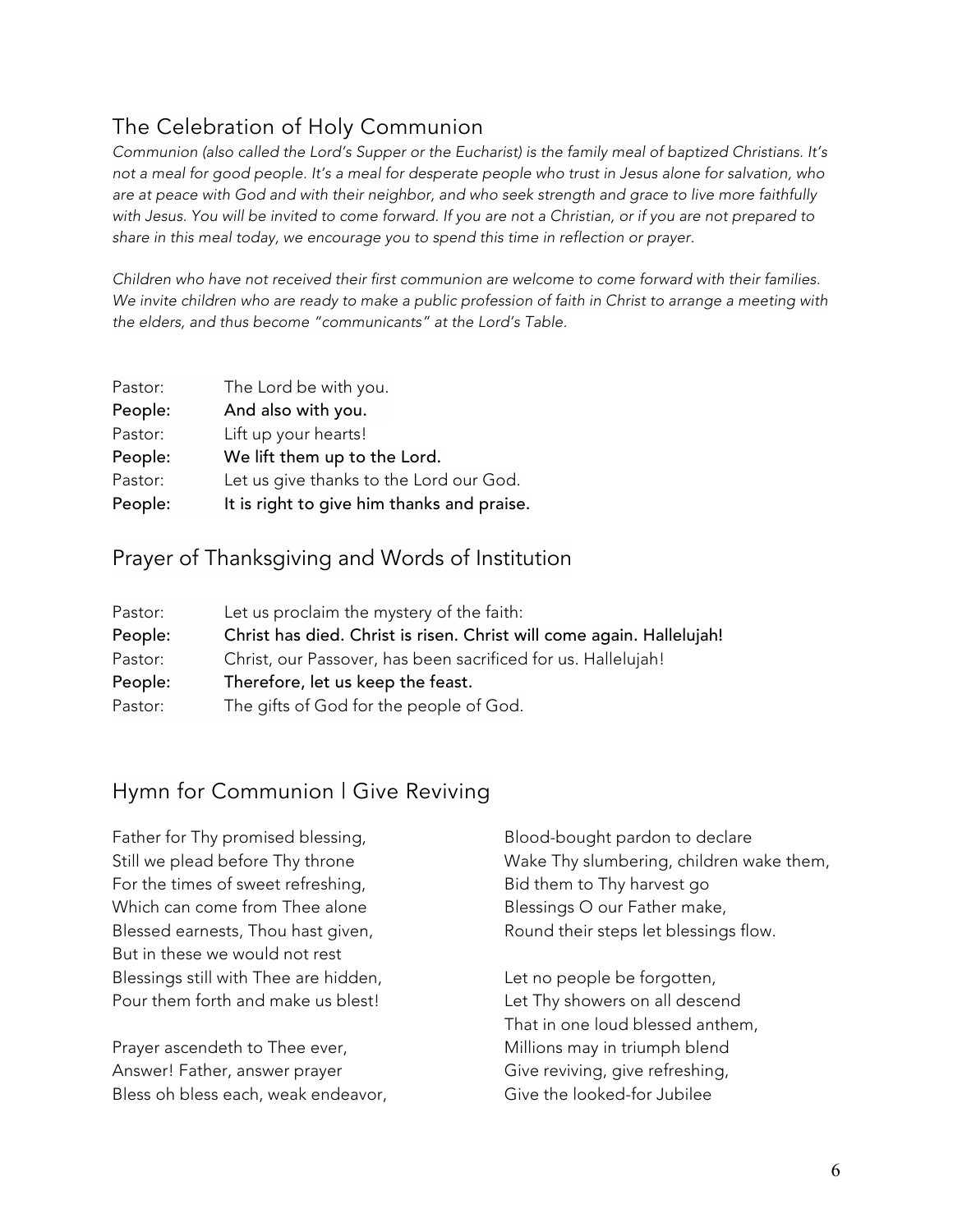To Thyself may crowds be pressing, Bringing glory unto Thee.

Give reviving, give refreshing, Give the looked-for Jubilee To Thyself may crowds be pressing, Bringing glory unto Thee

Words: Albert Midlane, Chelsey Scott; Music: Chelsey Scott, Aaron Sands

### Life at Trinity

### Departing Hymn | Father, Long Before Creation

*We respond in faith and song.*

Father, long before creation Thou hast chosen us in love, And that love so deep, so moving, Draws us close to Christ above. Still it keeps us, still it keeps us. Firmly fixed in Christ alone.

Though the world may change its fashion, Yet our God is e'er the same; His compassion and His covenant Through all ages will remain. God's own children, God's own children Must forever praise His name.

God's compassion is my story, Is my boasting all the day; Mercy free and never failing Moves my will, directs my way. God so loved us, God so loved us That His only Son He gave.

Loving Father now before Thee We will ever praise Thy love, And our songs will sound unceasing 'Til we reach our home above, Giving glory, giving glory To our God and to the Lamb;

Words: Francis Johnson; Music: Andrew Oseng

### The Benediction

God sends us out with his blessing. A benediction is not a prayer. We don't bow our heads. We lift them up and even lift up our hands to receive his blessing as we are sent out as participants in His mission to Fort Worth.

Now to him who is able to keep you from stumbling and to present you blameless before the presence of his glory with great joy, to the only God, our Savior, through Jesus Christ our Lord, be glory, majesty, dominion, and authority, before all time and now and forever. Amen.

—Jude 24-25 ESV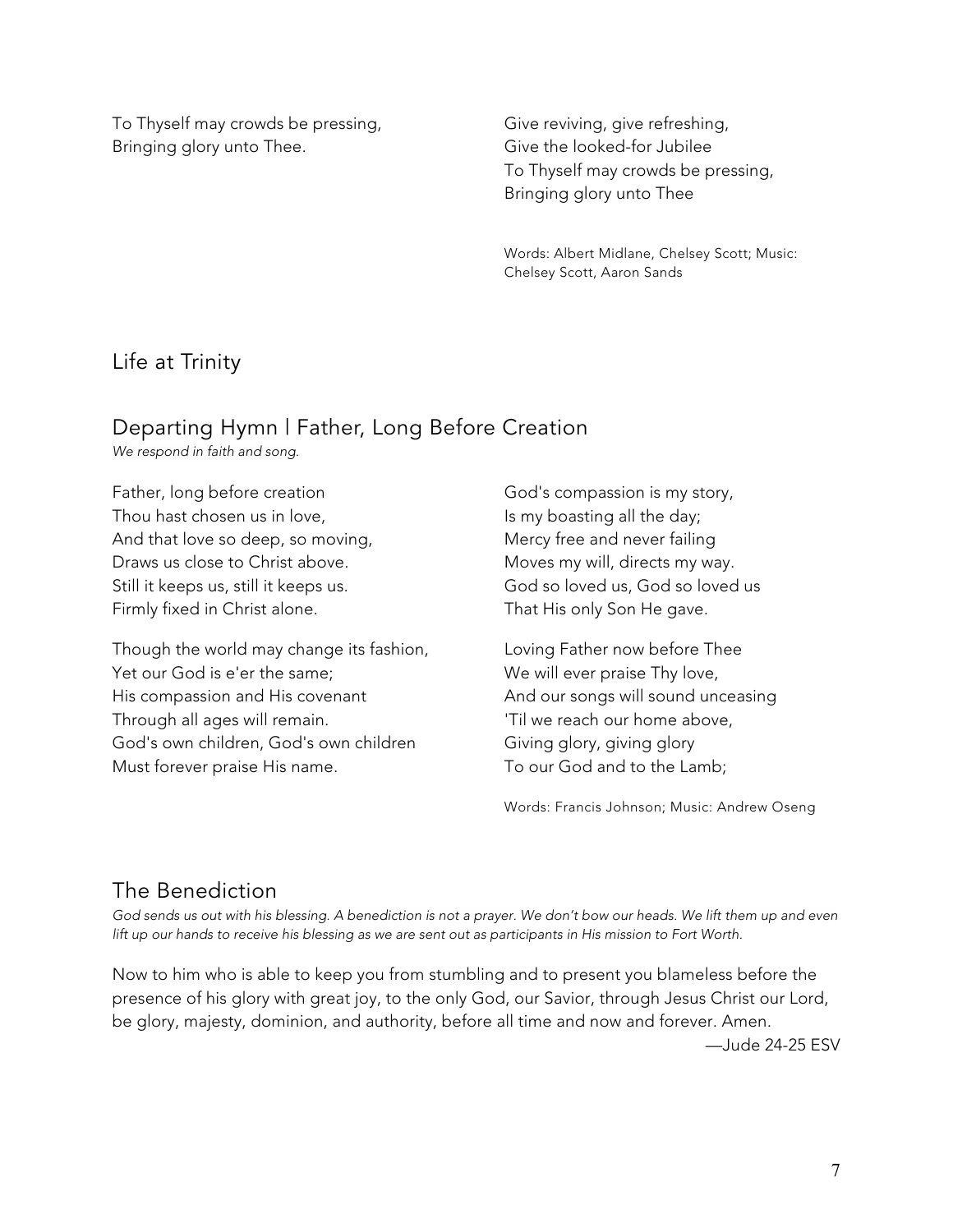## The Sending

*The people of God are sent into the world to love God, love people, and love Fort Worth.*

Pastor: Let us go forth to serve Fort Worth and the world as those who love our Lord and Savior, Jesus Christ.

#### People: Thanks be to God!

\* CCLI #5043663 – all songs used by permission

### Announcements

#### NET Training

Please consider this opportunity with our local ministry partner the Net. Their fall *Trafficking Training* is happening on Oct 17 with option for virtual attendance as well as a limited number of in-person seats! The Net hosts this *Trafficking Training* twice a year to educate the community and train volunteers on the reality of the sex industry in Fort Worth. Whether you are just interested in understanding the issue of trafficking better or you want to take the next steps to become involved with the Net's *Purchased or M.A.S.E* programs, this training is for you! Register at https://www.thenetfw.com/vounteer-opportunities/trafficking-training.

### Volunteers Needed

It takes many hands to make our service run as smoothly as possible, especially during this season of extra safety measures and we are in need of volunteers for various teams. Teams needing help are: Usher Team, Welcome Team, Nursery, and Set-up/Take-Down Team. If you can help in any area, please let Courtney (admin@trinitypresfw.org) know.

## Youth Group Events

Mark your calendars! Starting next Sunday (10/11), Trinity will begin hosting youth small groups for middle and high school Trinity students directly after worship from 530-530pm at Connell. In these groups students will have the opportunity to develop community with one another as well as unpack the sermon from our series in James along with youth volunteers. For safety reasons, these groups will require students to wear masks while in the classroom together. Questions? Please contact John (john@trinitypresfw.org).

10/7 High School Outdoor Large Group @ FWPC 10/11 HS/MS Small Groups @ Connell 10/18 HS/MS Small Groups @ Connell 10/24 Middle School and High School Fall Mini-Retreat (Denton, TX 9am-9pm) 11/1 HS/MS Small Groups @ Connell 11/8 HS/MS Small Groups @ Connell 11/15 HS/MS Small Groups @ Connell